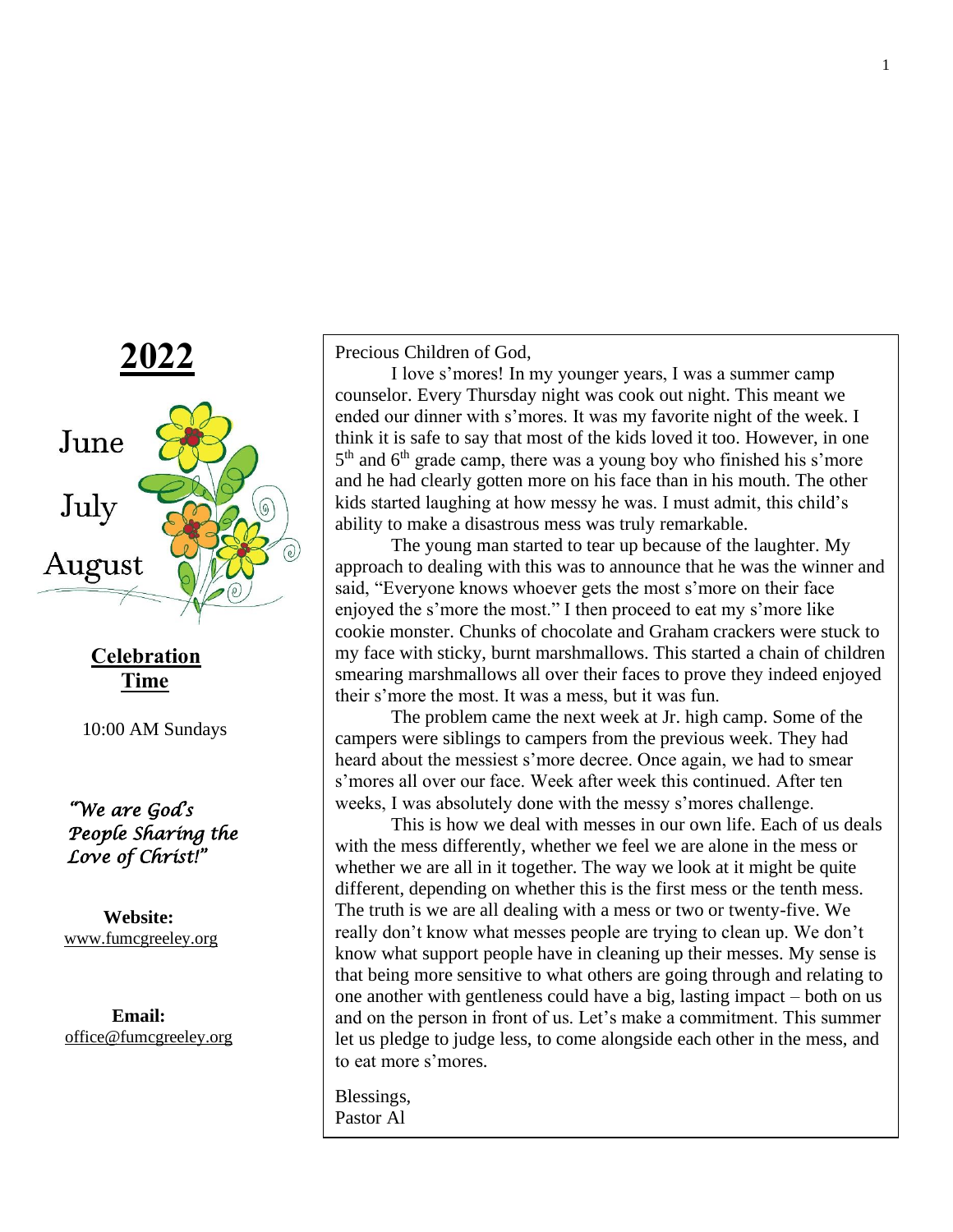## **STAFF**

**Rev. Al Strauss** Senior Pastor

**Kathy Trevino** Director of Operations

> **Mardy Gerwig** Bookkeeper

#### **Nikki Barrios** Director

Family Ministries

#### **Travis Kornegay**

Director Chancel Choir

**Connie Long** Director Alleluia Bell Choir

**Travis Kornegay** Organist

**Daniel Mullins** Accompanist

#### **Evan Messmer William Zaggle**

Sound and Media

### **Mike Villanueva** Custodian

**John Hull** Security

 **Ginger Jansson** Newsletter Editor tgjansson@gmail.com

# **FUMC FINANCIALS**

| YEAR TO DATE EXPENSES: April 2022 |    |              |
|-----------------------------------|----|--------------|
| Conference Apportionment          | S  | 2,000.00     |
| Communication                     |    | 572.51       |
| Personnel                         | \$ | 92,714.51    |
| Education                         | \$ | 271.00       |
| Caring and Evangelism             | \$ | 100.00       |
| Membership Activity               |    | 164.75       |
| Worship                           | \$ | 674.99       |
| <b>Board of Trustees</b>          | \$ | 40,245.85    |
| Administration                    |    | 5,553.84     |
| Finance                           |    | 386.86       |
| Youth/College                     | \$ | (60.25)      |
| TOTAL EXPENSES: April 2022        | \$ | 142,624.90   |
| <b>GIFTS RECEIVED</b>             |    | 124,944.02   |
| <b>BUDGET BALANCE</b>             | \$ | $-17,680.88$ |



### **Ways to Give - As you are able**

 \*If you are comfortable attending in-person worship, your contributions may be placed in the offering plates.

\*You can mail your check to the church (917 10th Ave, Greeley 80631)

FUMC. \*Online contributions can be made from our website: fumcgreeley.org. \*Another way to give is to use your King Soopers Loyalty card. Make sure you link your card with First United Methodist Church, Greeley as your charity of choice. Then each time you shop, King Soopers will donate to

\*If you shop Amazon, they have an *Amazon Smile* program. You can list First United Methodist Church, Greeley as a charity of your choice.

Thank you, FUMC Finance Committee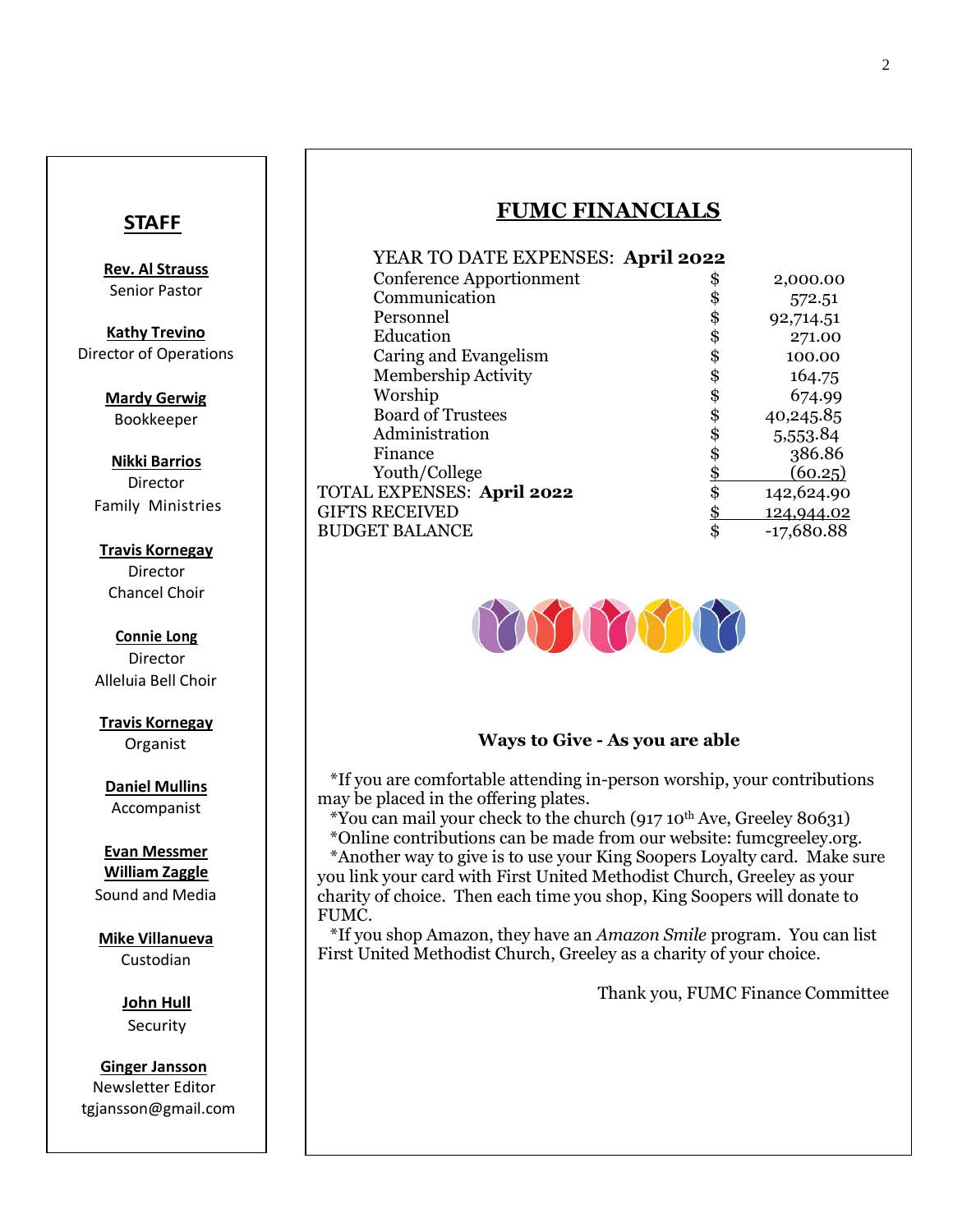Help us celebrate the birthdays of our church members who are 80 years old or older and those married 50 years or more.



**June**



#### **June**

| Lonnie Eakle<br>Brenda Grube<br>Richard Haynes 6/13<br>Laverne Dressor 6/14 91 yrs.<br>Ramona Stotts                                                                             | 6/02<br>6/11 | 81 yrs.<br>80 yrs.<br>82 yrs.<br>$6/14$ 90 yrs.                      |  |
|----------------------------------------------------------------------------------------------------------------------------------------------------------------------------------|--------------|----------------------------------------------------------------------|--|
| July                                                                                                                                                                             |              |                                                                      |  |
| Mickey Schmidt 7/01 88 yrs.<br>Nancy Robinson 7/06 80 yrs.<br>Anne Schenkman 7/07 92 yrs.<br>June Roukema 7/08 97 yrs.<br>Don Zaggle<br>Irene Long<br>Ruby Taziri<br>Jean Wilson |              | $7/13$ 94 yrs.<br>$7/14$ 90 yrs.<br>$7/18$ 98 yrs.<br>$7/24$ 85 yrs. |  |
| <b>August</b>                                                                                                                                                                    |              |                                                                      |  |
| Darlene Schwartz 8/06 92 yrs.<br>Joe Warmbrod                                                                                                                                    |              | $8/19$ 89 yrs.                                                       |  |





Wanda Stromberger 5/16/2022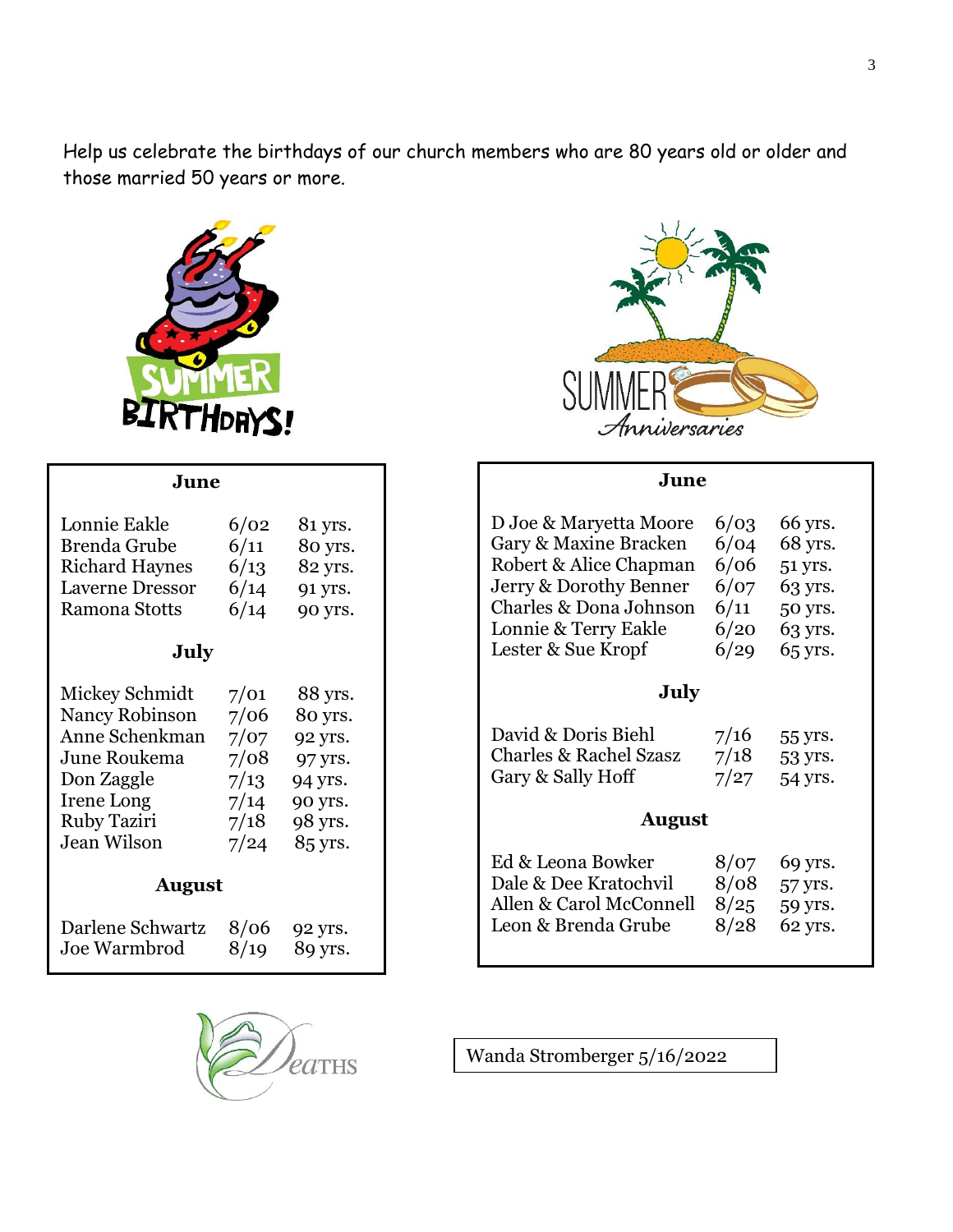# **Capital Campaign Loan Report**

 The Finance Committee would like to thank each of you who contributed to our "pay down the loan" drive. With our matching funds we are planning to send \$50,000.00 to be put toward the principal. As of April 30th, the loan balance was \$152,410.25 and with your help and dedication we will be able to bring that amount down to around \$100,000.00. It is the committee's goal to zero out that loan within 2 years. We ask the congregation to continue contributing toward the loan payment as you can, just write "capital loan" on your check. This helps us meet our monthly loan obligations. Thank you again for your support.

# **Blessing Box**

 Needed items for the red Blessing Box: Grab and Go food and snacks and travel size hygiene items. If you would like to donate to the Blessing Box, please leave your items in the room across from the office. We will make sure the box outside gets filled on a regular basis.





 The deadline for the **September** *Messenger* is **Monday, August 15th .**  Articles can be emailed to Ginger Jansson at [tgjansson@gmail.com.](mailto:tgjansson@gmail.com) If you know of someone who would like the newsletter emailed to them, please have them send me or the office their email address.



### **Summer Worship Temporary Location**

Beginning **June 12th**, the Sunday morning worship service will be moved to the Fellowship Hall. This is due to the Sanctuary AC being broken. Parts are being ordered, but it may take 5-8 weeks for them to get here. The Trustees are working hard to get things working as soon as possible. The service time will still be at 10:00AM.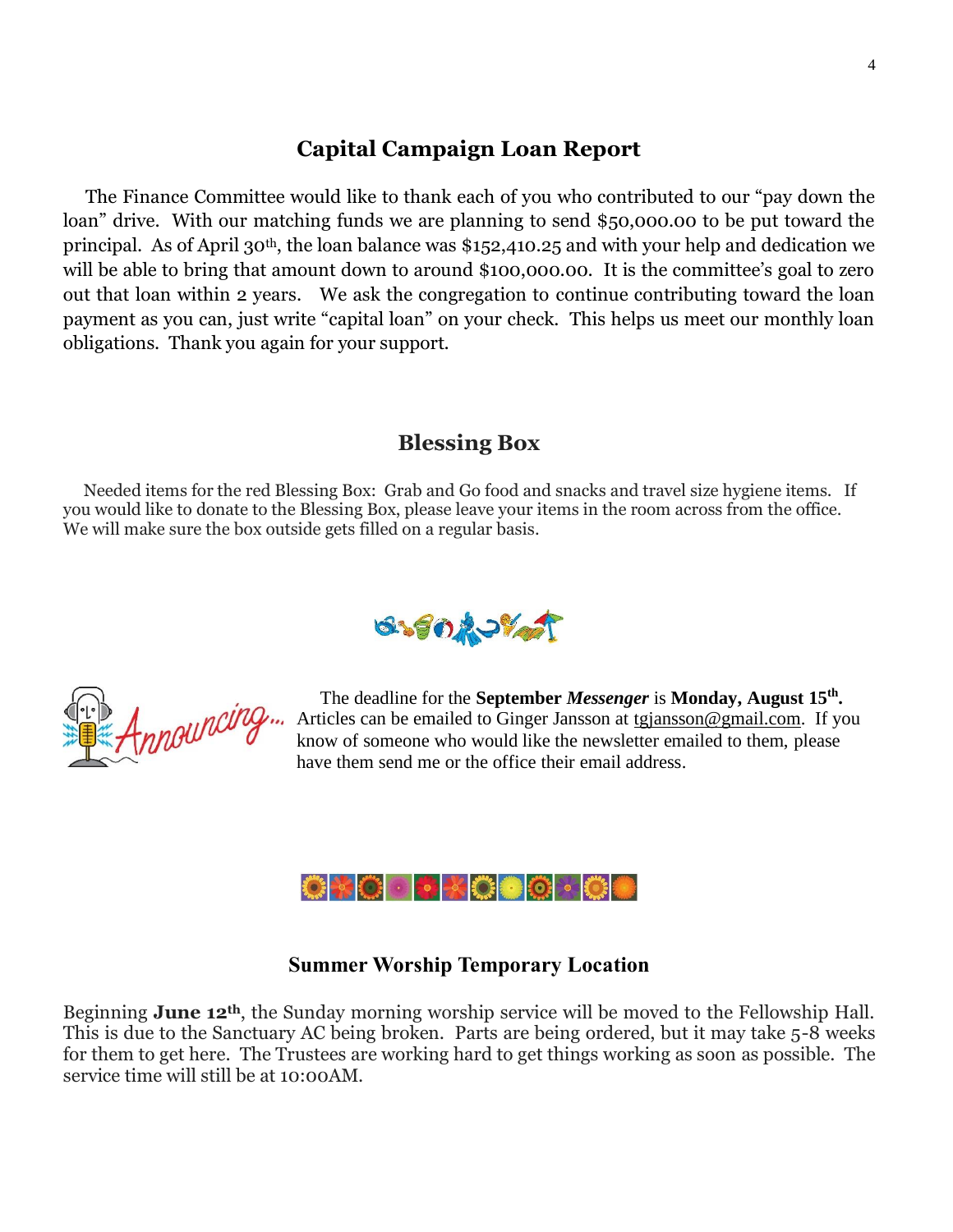# **Building Impact Breakfast**



Do you want to be inspired and learn about great things happening in Greeley? Plan to attend the annual Habitat Breakfast!

### **Habitat for Humanity Breakfast Wednesday, July 20th . 6:45 to 8:15 a.m. Christ Community Church, 1301 15th St, Greeley**

 Our church will have a table or two tables - if there is enough interest. Contact Marian Ruge at 970-584-4199 or amruge @juno.com to get a seat at 'our' table. Habitat Champion, Dick Monfort, will speak. Habitat Homeowners will inspire us with stories of hard work and share their gratitude for the opportunity to have a 'forever' home to raise their children in safety. Of course, this is a fundraising breakfast, and at the end attendees are asked to make a pledge to support the Greeley-Weld Habitat for Humanity. It will be a great morning! Plan to attend!

# **CEMAC News**



 We hope you have been enjoying the fellowship activities so far this year. CEMAC will be hosting activities throughout the summer. **June 19th** (Father's Day) we will be breaking out the grill and having hotdogs and fixings after church. We hope to be able to eat outside in the west, grassy area.

**July 17th** will bring Ice Cream and Games. We will host a potluck

lunch after worship with homemade ice cream for dessert! We hope you will stay a while and play some games afterwards.

 **August's** activity will be announced soon. We hope you will join us during the summer as we stay connected with our church family members.

 **Volunteer Award**

 Our church received a Volunteer Appreciation award from the Weld Food Bank for our support of the backpack program. During the 2021-2022 academic year, 179 people filled 18,072 backpacks on Monday mornings.

 Our "official" Mondays are over, but the Food Bank will continue to set up the first Monday of each month to continue the program over the summer. If you would like to volunteer, there is no sign up; just show up at 9am on the first Monday of the month at the Food Bank.

Thank you again for supporting this local mission of FUMC!!

*Donni Clark,* Local Global Concerns Commission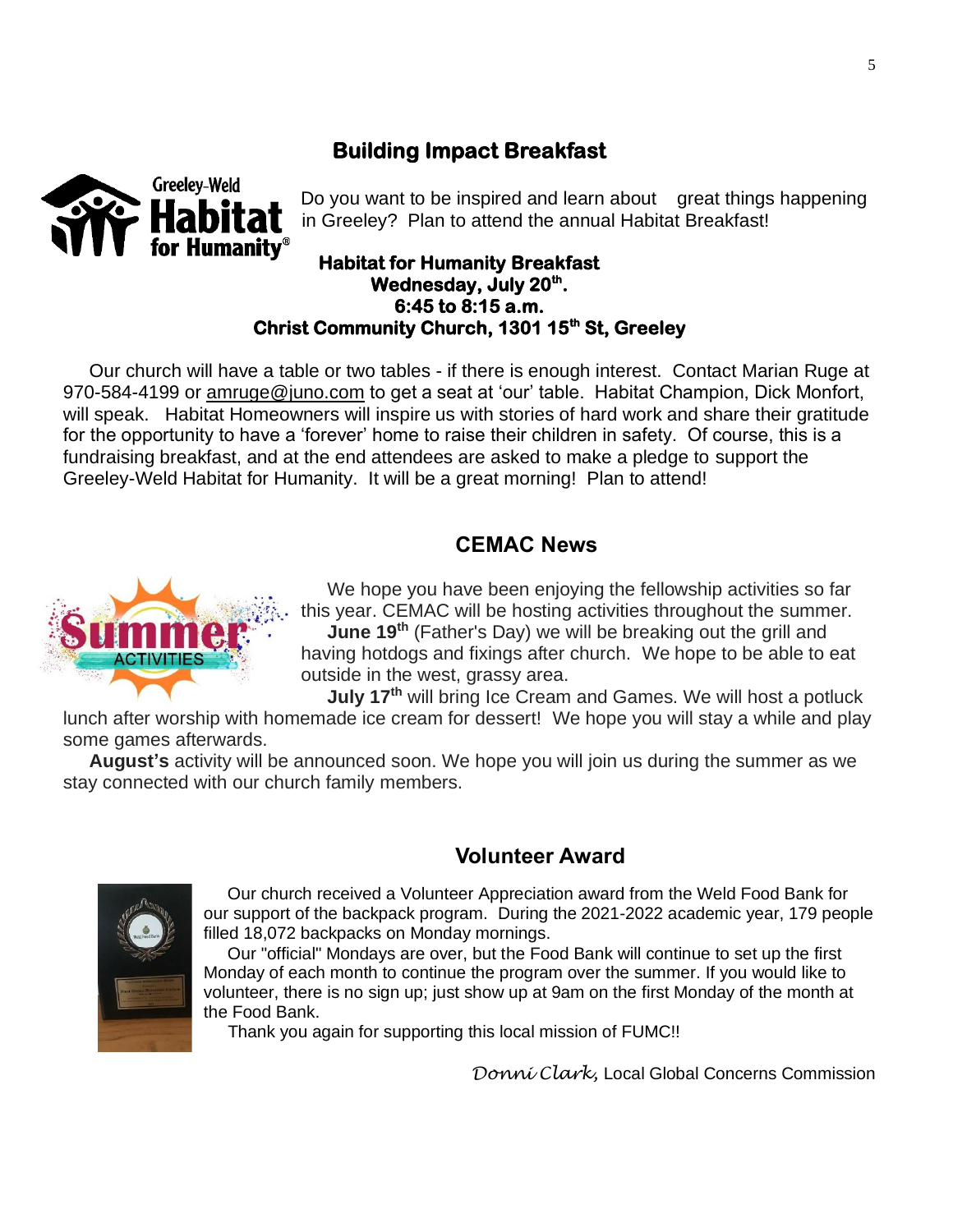# **News from United Women in Faith** (our new name since March).

 We are nearing the end of another Women in Faith year. Our last meeting will be a potluck in June. Watch for details in the Sunday bulletin, online, & phone messages for those without emails.

 Our Aims Scholarship May Mother's Day fund raiser technically ends the end of May, but we will continue to welcome donations at any time. A check will be delivered to the Aims Foundation this Fall.

 Have you looked at our kitchen lately? Mike has cleaned & shined the floor (he's so proud). We aren't finished yet, but Donna Hettinger & Marcia Walters have been working on sprucing it up after our long months of nonuse(the miller moths took up residence). Mike has left a mop & bucket, broom & dustpan for us to use following functions.

We will not be meeting the months of July & August then begin a new year starting September 8th.

> Sincerely, *Donna Hettinger*

# **Liturgists Wanted!**

 The Worship Committee is looking for Liturgists for the Sunday morning worship services. This includes reading the Call to Worship and Scriptures. Kathy will send you a copy of these during the week before your Sunday. If you would like to help, please sign up on the clipboard in the East Narthex.



 If you would like to attend service on Sunday morning and need a ride, please call the church office at 970-353-5522. We will let you know what time the bus will be coming to pick you up.

 If you are interested in driving the bus on Sundays, please call Kathy at the office. It's our hope to have at least 4 drivers and possibly 1 or 2 back up drivers. This will allow for you to commit to only one Sunday a month for driving.





6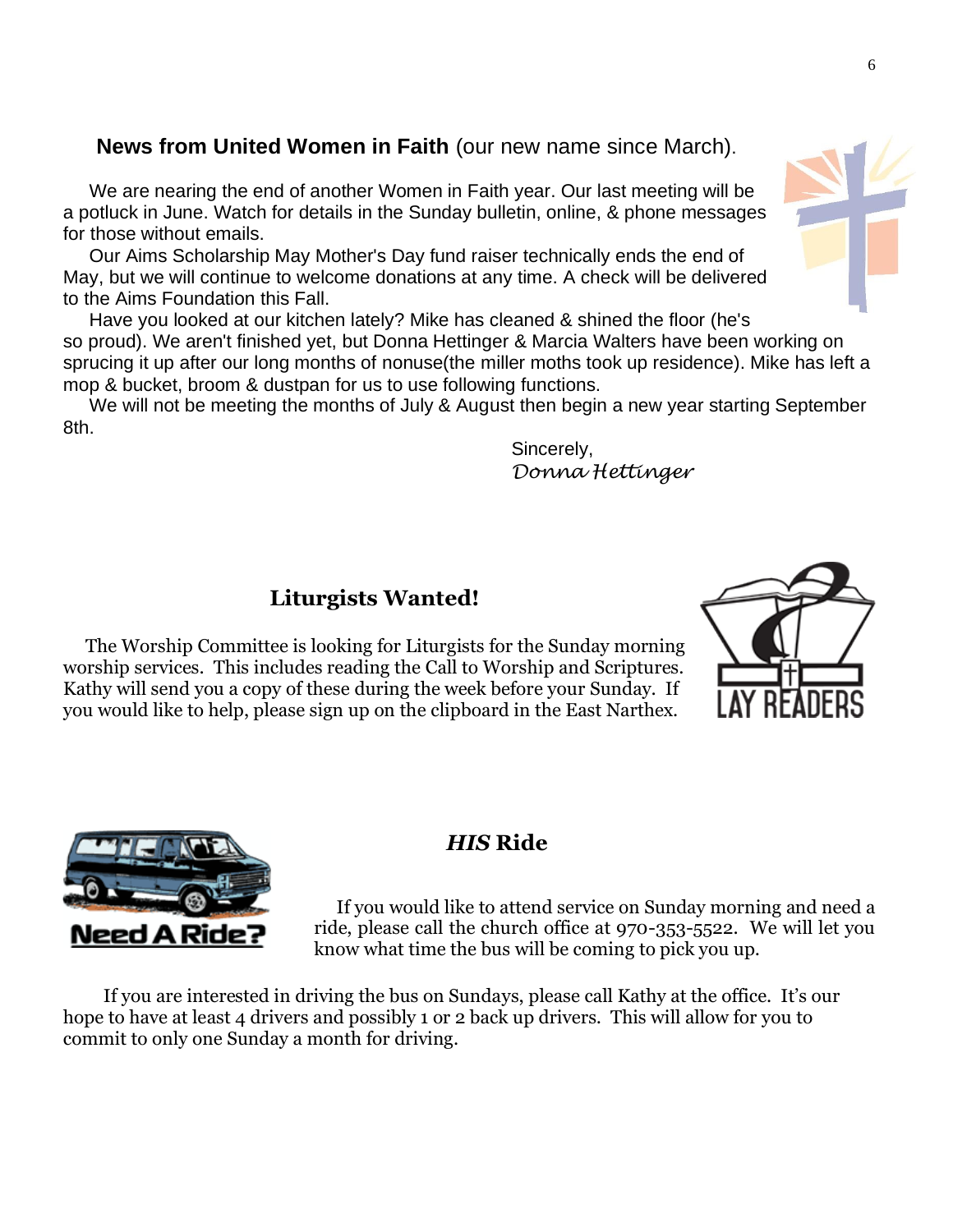# **Trustee's Corner**



Our cleanup day went well, and we got a lot of dirt removed, ready for this summer and winter when we can work hard to put new dirt back in its place. We are also very grateful to all who helped with paying down our building loan. The sooner we are not paying for money, we can begin paying for more building upgrades and repairs! Speaking of repairs…

Most of you know our sanctuary AC (and heating) is now kaput and everybody knows a broken air conditioner is simply not cool. Who would have guessed that John Gorrie would have made such a major change in the world in the 1840's when he invented Air Conditioning? It didn't even get mildly popular until after WWII and Mr. Carrier got involved. Even then many people would continue to quote the book of Amos as the reason Air Conditioning somehow was not Christian, and only God creates the wind.

"*He who forms the mountains, who creates the wind,and who reveals his thoughts to mankind, who turns dawn to darkness, and treads on the heights of the earth the LORD God Almighty is his name."* Amos 4:13

Although heating air for some reason was acceptable, some people were ousted from their churches for even having seen such a magic air-cooling machine from hell (don't look for logic here). All while people were literally dying from the heat. And the problem we face now is that most buildings, like our sanctuary, were not designed to be without air conditioning, as the pretty stained-glass windows don't open. The good news is congregations eventually came in line with deciding God created the cooling wind for churches too! Yet, as we now know, God can also reveal his thoughts to mankind when it is time for a new cooling coil. The other good news is that we have a source for new parts, have been told we can get a discount for being a church that is purchasing directly, and we have the internal expertise of our trustees to install the parts and update the system at the same time! So, we are thankful we will have repairs that should last for some time.

Our bus is also being challenged along the same dawn to darkness line of thinking, also suffering from a broken air conditioner. Not sure yet what it will take to get that repaired, but the problem is much like with the sanctuary… no windows that open, so AC is required if we want to use it this summer. Fortunately, the only way to turn a dawn to darkness is by having a dawn to start with, and we know "*A new day will dawn on us from above because our God is loving and merciful*." (Luke 1:78) So, the Trustees continue to work hard and await the gift of magic cooling winds in our future. Let's hope it is a mild early summer with cooler Sunday mornings.

> William Chair, Trustees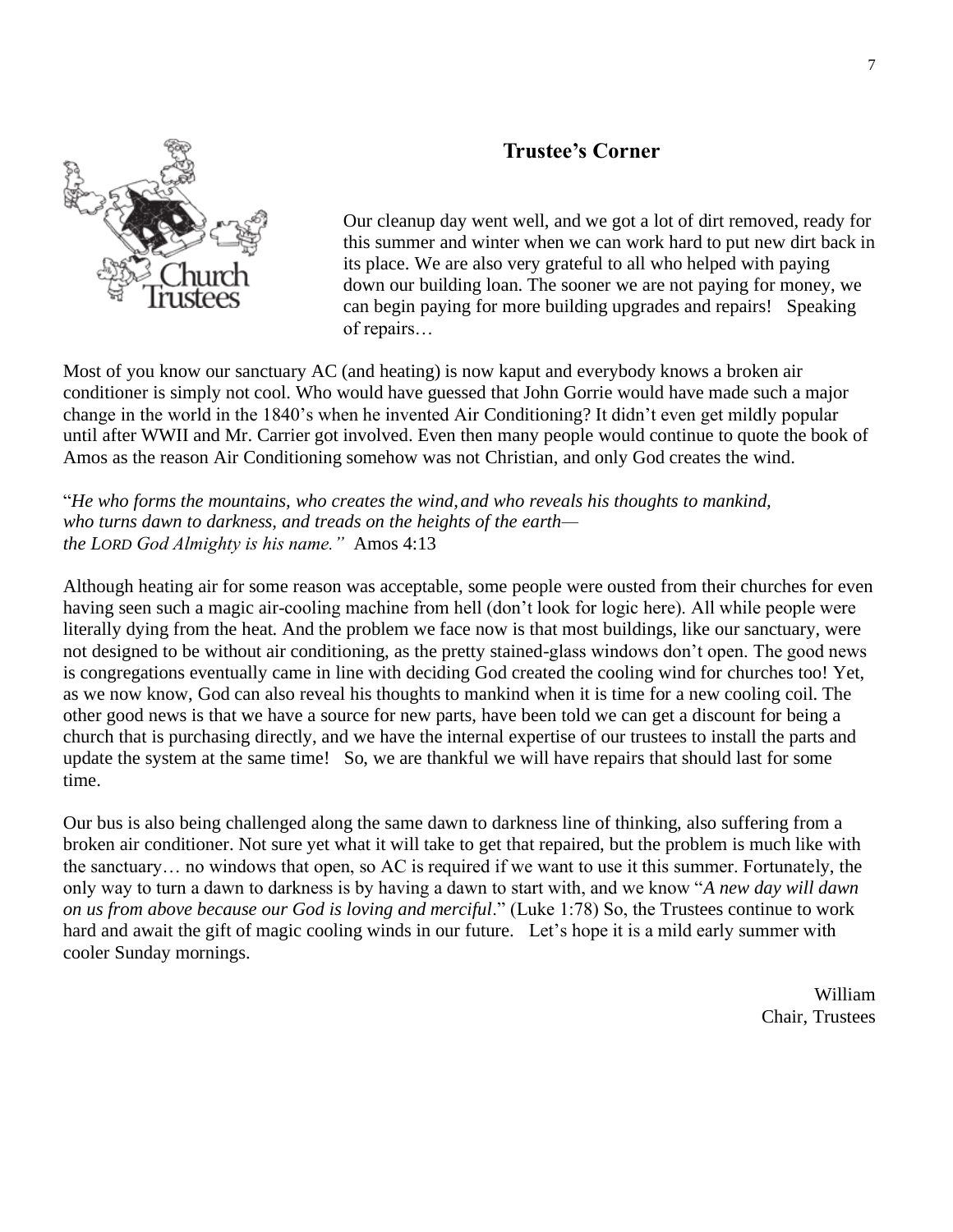

 Each year as the handbell ringers play, I am very appreciative of their time, energy, efforts, and commitment. Please allow me a moment to acknowledge them for this year. They come every Thursday evening from 6:00 to 7:00pm to practice, arrive on Sunday mornings when they are going to play usually before 8:00am to play for the worship service at 10:00. So when you look at their timeframe minimally they give about 6hours every month=60hours to provide the music you are able to enjoy over a nine month period. It may not sound like much to each of you, but I am grateful to each of them for their gift. This doesn't include the outside time of their individual marking of music, color coding, looking over where they need to figure out their coordination to play their part.

 Many members of the congregation say thank-you to me as their director. I try to convey your gratitude to them each practice as we end but please say thanks to each of these individuals: Lois Pringle, Marcia Hull, Cheryl Biwer, Lea Sanford, Sue Kubik, David Pringle, Katy Gerwig, Joyce Langham, Marcia Walters, and Carolyn Tarman. This has been a difficult year for our group with many individuals in and out. I am grateful to our very dedicated substitutes who have played this year: Amanda McCosh, Marian Ruge, Carol McNulty, Kevin Hilmes, Kathy Trevino. Our group would be very hard pressed to play if we didn't have folks who can come fill in from time to time because life happens for all of us. This became very evident to me this year when I, too, had to miss a rehearsal due to a surgery in my family.

We are not an audition group. I am always attempting to get more players, but also know the kind of dedication, as well as commitment it takes to play handbells, get better, overcome the frustration of figuring things out in relationship to counting, picking up the correct bell, isn't for everyone. This group works very hard each time we are together. I love each person, work to support them, and try to figure out how to make us sound good each time we present. I would love for you to chat with me if you think you might be interested in joining our handbell group in the fall.

Thank you, Ringers, have a great summer, and I hope to see you in worship this summer!

*Connie*



# **Sunshine Pie (From 3 Amish Women)**

A pound of patience you must find, Mixed well with loving words so kind. Drop in 2 pounds of helpful deeds, And thoughts of other people's needs. A pack of smiles to make the crust, Then slice and bake well you must. And now I ask that you might try, The recipe of the Sunshine Pie.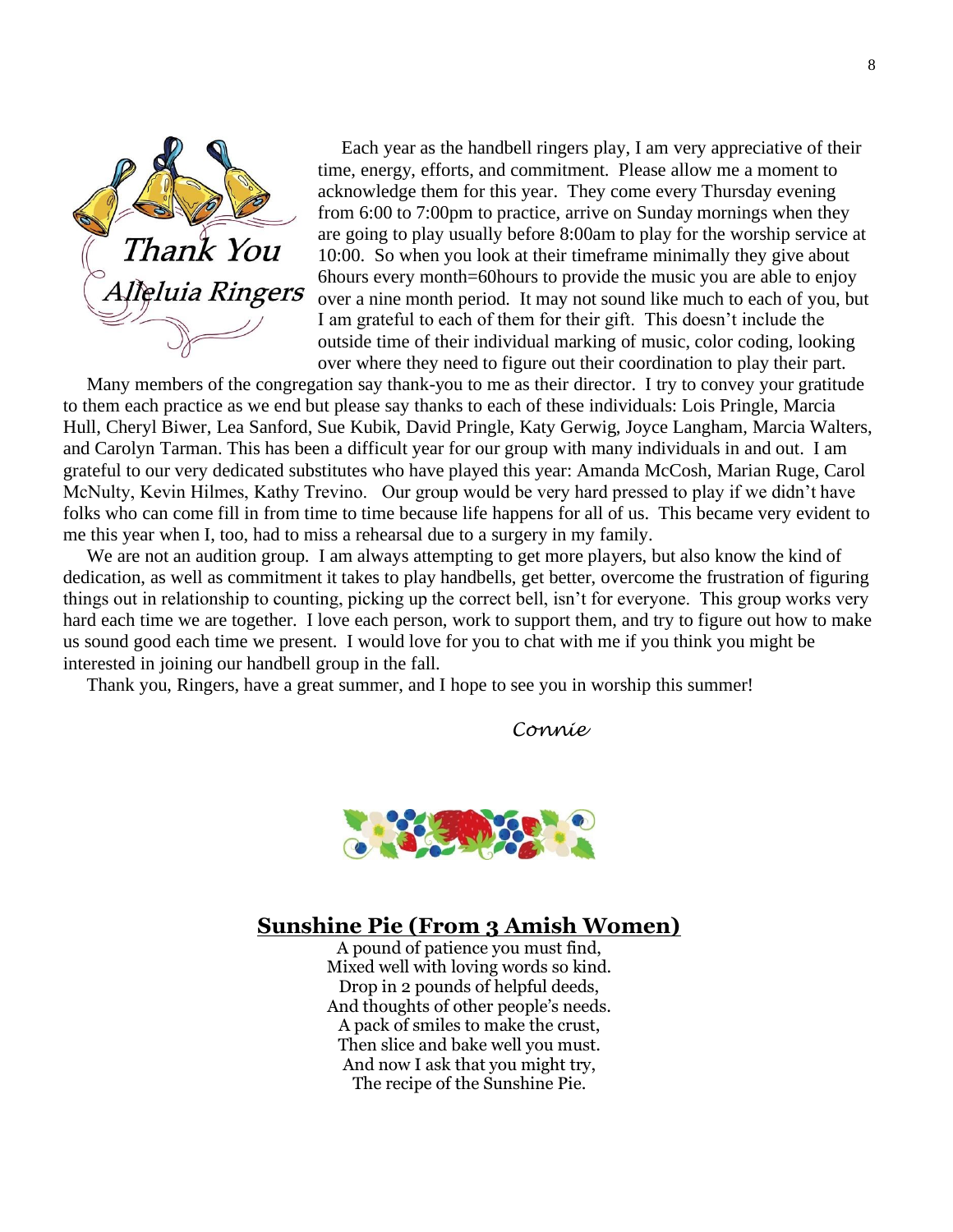## **Coming This Fall**

A *Life Line Screening* event! Life Line Screening will be here **Saturday, September 24, 2022**. This prevention and wellness company operates community-based screening services for adults aged 50 and up across the United States. More details to come on what tests they will be offering and how to sign-up for an appointment time.

# **Church Bulletin Bloopers!**

"If you need to heave during the Postlude, please do so quietly." "The Senior Choir invites any member of the congregation who enjoys sinning to join the choir." "Next Thursday, there will be tryouts for the choir. They need all the help they can get." "The choir will meet at the Larsen house for fun and sinning." "The 'Over 60s Choir' will be disbanded for the summer with the thanks of the entire church." "Remember in prayer the many who are sick of our Church and community." "A song fest was hell at the Methodist church Wednesday." "Let us join David and Lisa in the celebration of their wedding and bring their happiness to a conclusion."

"Mr. Bradford was elected and has accepted the office of head deacon. We could not get a better man."

# **Snapshots of Church Life!**



Communion Sunday May 1st